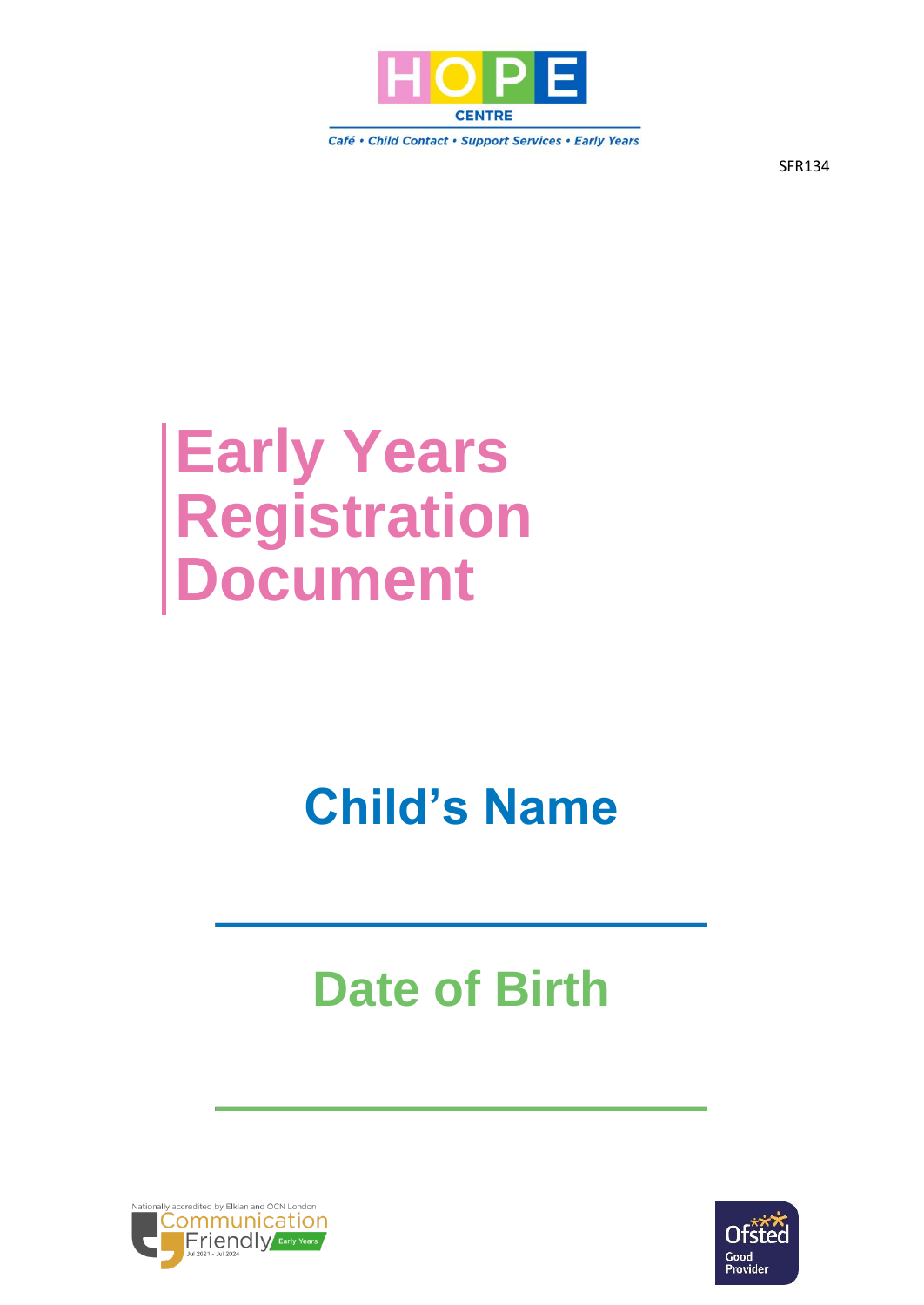

### CHILD'S DETAILS

| Forename/s                                                                                                                                                                                                                                                           |                                                                                                     | Surname          |          |  |  |  |
|----------------------------------------------------------------------------------------------------------------------------------------------------------------------------------------------------------------------------------------------------------------------|-----------------------------------------------------------------------------------------------------|------------------|----------|--|--|--|
| Gender                                                                                                                                                                                                                                                               | Male / Female                                                                                       | Date of Birth    |          |  |  |  |
|                                                                                                                                                                                                                                                                      | Please provide a photocopy of your child's birth certificate (to be used for funding purposes only) |                  |          |  |  |  |
| Ethnicity                                                                                                                                                                                                                                                            |                                                                                                     | Country of Birth |          |  |  |  |
| Language<br>spoken at home                                                                                                                                                                                                                                           |                                                                                                     | Religion         |          |  |  |  |
|                                                                                                                                                                                                                                                                      | Does your child have any medical conditions?                                                        |                  | Yes / No |  |  |  |
| If 'yes', please give details                                                                                                                                                                                                                                        |                                                                                                     |                  |          |  |  |  |
|                                                                                                                                                                                                                                                                      |                                                                                                     |                  |          |  |  |  |
| Does your child have any allergies?                                                                                                                                                                                                                                  |                                                                                                     |                  | Yes / No |  |  |  |
| If 'yes', please give details                                                                                                                                                                                                                                        |                                                                                                     |                  |          |  |  |  |
|                                                                                                                                                                                                                                                                      |                                                                                                     |                  |          |  |  |  |
|                                                                                                                                                                                                                                                                      | Does your child have any disabilities?                                                              |                  | Yes / No |  |  |  |
| If 'yes', please give details                                                                                                                                                                                                                                        |                                                                                                     |                  |          |  |  |  |
|                                                                                                                                                                                                                                                                      |                                                                                                     |                  |          |  |  |  |
|                                                                                                                                                                                                                                                                      | Is your child in receipt of Disability Living Allowance?                                            |                  | Yes / No |  |  |  |
|                                                                                                                                                                                                                                                                      | Does your child have any Special Educational Needs?                                                 |                  | Yes / No |  |  |  |
| If 'yes', please give details                                                                                                                                                                                                                                        |                                                                                                     |                  |          |  |  |  |
|                                                                                                                                                                                                                                                                      |                                                                                                     |                  |          |  |  |  |
| Is there, or has there been, an Early Help Assessment for your child?<br>Yes / No                                                                                                                                                                                    |                                                                                                     |                  |          |  |  |  |
| If 'yes', please give details                                                                                                                                                                                                                                        |                                                                                                     |                  |          |  |  |  |
|                                                                                                                                                                                                                                                                      |                                                                                                     |                  |          |  |  |  |
| GP name                                                                                                                                                                                                                                                              |                                                                                                     | GP phone no.     |          |  |  |  |
| <b>GP</b> address                                                                                                                                                                                                                                                    |                                                                                                     |                  |          |  |  |  |
| <b>Health Visitor</b>                                                                                                                                                                                                                                                |                                                                                                     | HV phone no.     |          |  |  |  |
| HV address                                                                                                                                                                                                                                                           |                                                                                                     |                  |          |  |  |  |
|                                                                                                                                                                                                                                                                      | Is your child registered with a dentist?                                                            |                  | Yes / No |  |  |  |
| Please give details of any other professionals involved with your child *                                                                                                                                                                                            |                                                                                                     |                  |          |  |  |  |
| Name                                                                                                                                                                                                                                                                 |                                                                                                     | Telephone no.    |          |  |  |  |
| <b>Job Title</b>                                                                                                                                                                                                                                                     |                                                                                                     | Organisation     |          |  |  |  |
|                                                                                                                                                                                                                                                                      | Are your child's immunisations up-to-date?                                                          |                  | Yes / No |  |  |  |
| If 'no', please list the immunisations you opted not to have                                                                                                                                                                                                         |                                                                                                     |                  |          |  |  |  |
| *If you need to add details of additional persons involved with your child, or if there is any other<br>information that you would like to give regarding your child (e.g. home life, family dynamics,<br>behaviour, etc.), please use the box on the following page |                                                                                                     |                  |          |  |  |  |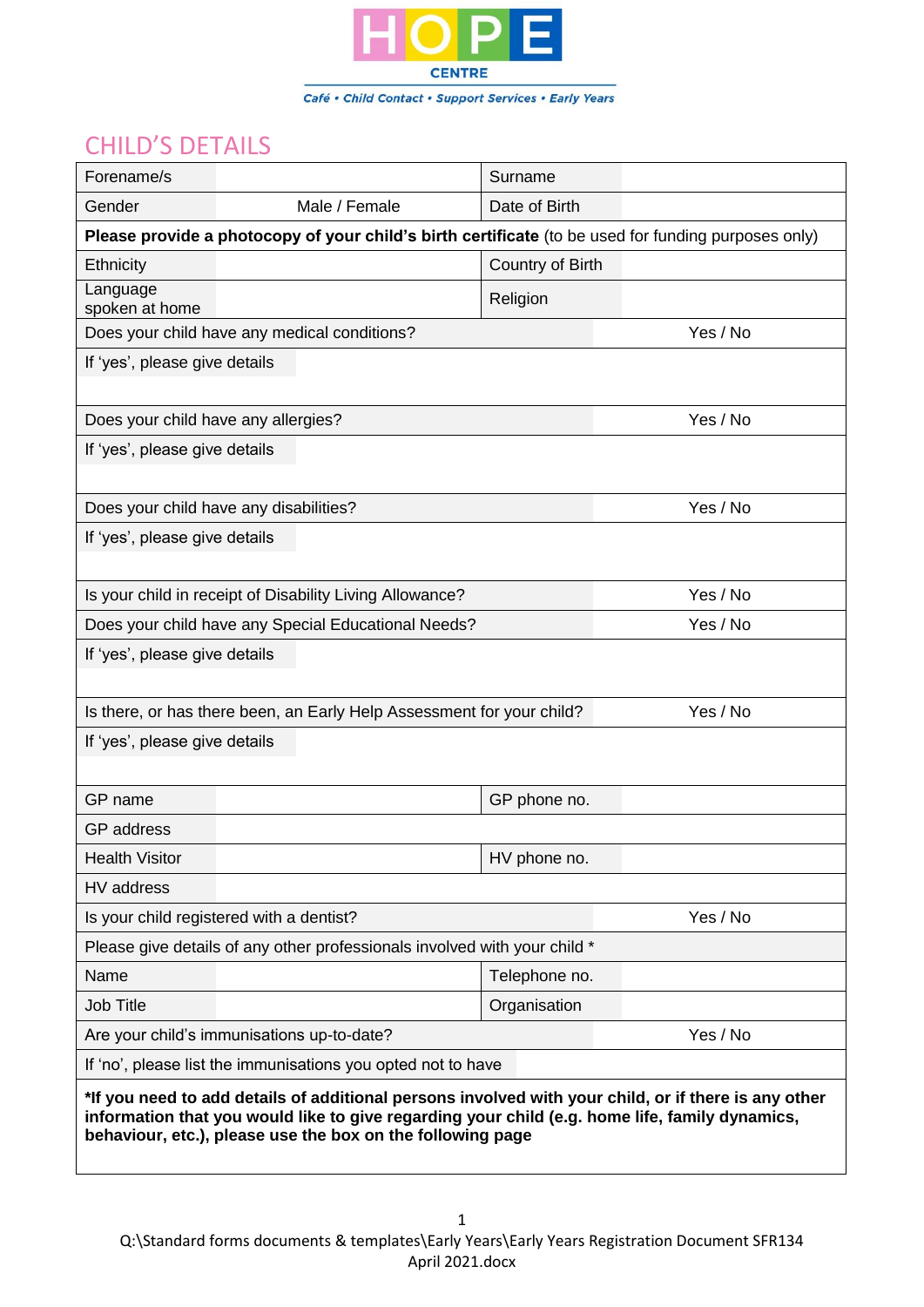

**Any other information……..**

## SIBLING DETAILS

| <b>Forename</b> | <b>Surname</b> | <b>DOB</b> | <b>Gender</b> | <b>Ethnicity</b> | <b>Registered</b><br>with a<br>dentist? | In receipt<br>of DLA? |
|-----------------|----------------|------------|---------------|------------------|-----------------------------------------|-----------------------|
|                 |                |            | M/F           |                  | Y/N                                     | Y/N                   |
|                 |                |            | M/F           |                  | Y/N                                     | Y/N                   |
|                 |                |            | M/F           |                  | Y/N                                     | Y/N                   |
|                 |                |            | M/F           |                  | Y/N                                     | Y/N                   |
|                 |                |            | M/F           |                  | Y/N                                     | Y/N                   |

**If any of your children has a disability or special need please give details below**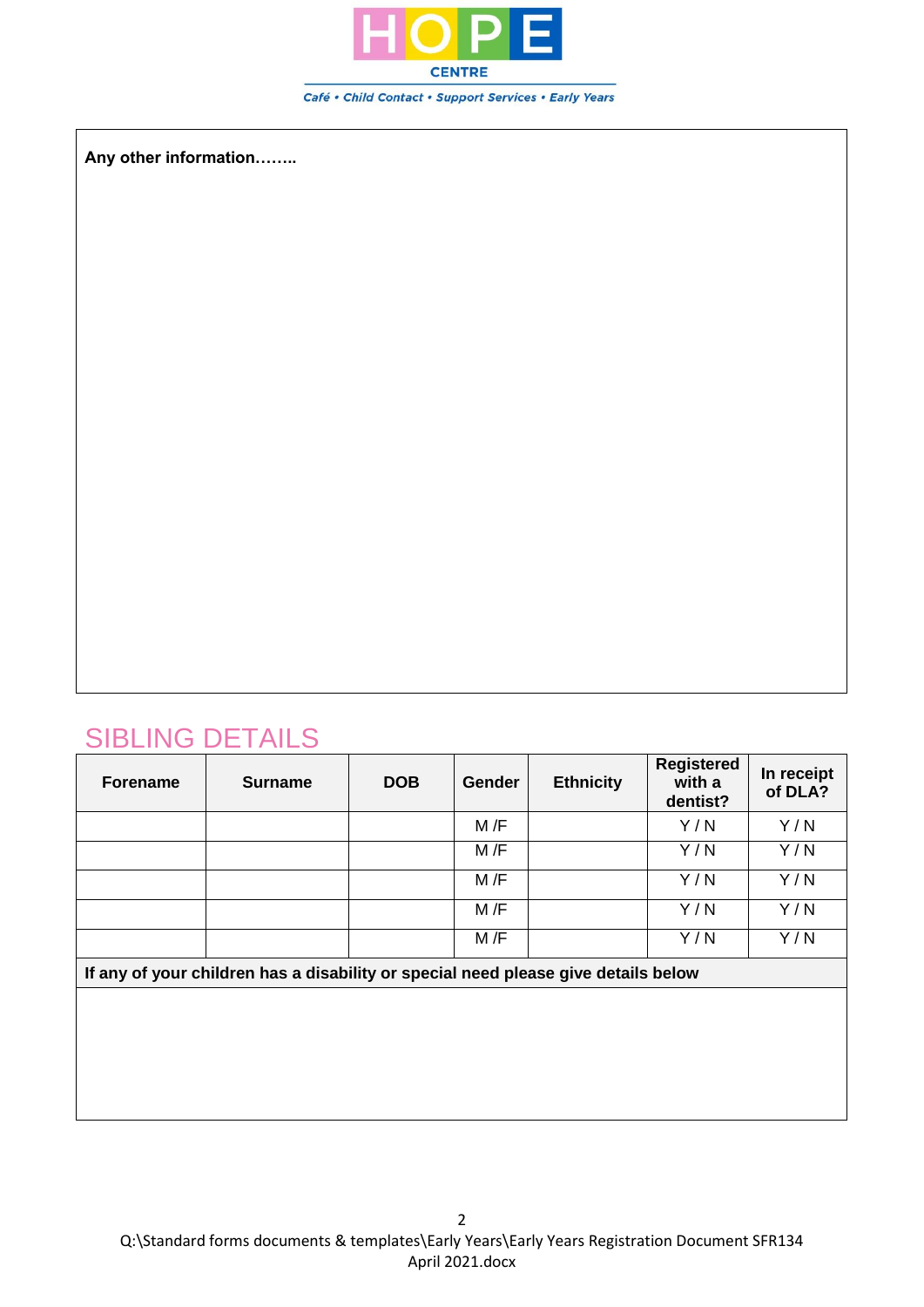

## PARENT / CARER DETAILS

| Forename                                                      |                               |          |  | Surname                                                                                  |          |                                                     |  |
|---------------------------------------------------------------|-------------------------------|----------|--|------------------------------------------------------------------------------------------|----------|-----------------------------------------------------|--|
| Relationship to child                                         |                               |          |  | Gender                                                                                   |          | Male / Female                                       |  |
| <b>Address</b>                                                |                               |          |  |                                                                                          |          |                                                     |  |
|                                                               |                               |          |  |                                                                                          |          |                                                     |  |
|                                                               |                               |          |  | Postcode                                                                                 |          |                                                     |  |
| Does your child live at this address?<br>Yes / No / part-time |                               |          |  |                                                                                          |          |                                                     |  |
| If part-time, please give details                             |                               |          |  |                                                                                          |          |                                                     |  |
|                                                               |                               |          |  |                                                                                          |          |                                                     |  |
| Mobile no.                                                    |                               |          |  | Landline no.                                                                             |          |                                                     |  |
|                                                               |                               |          |  | Email address (used for correspondence and to view your child's online Tapestry journal) |          |                                                     |  |
|                                                               |                               |          |  |                                                                                          |          |                                                     |  |
| National Insurance number (used for funding purposes only)    |                               |          |  |                                                                                          |          |                                                     |  |
| Date of birth                                                 |                               |          |  | Country of Birth                                                                         |          |                                                     |  |
| Ethnicity                                                     |                               |          |  | First language                                                                           |          |                                                     |  |
| Lone parent?                                                  |                               | Yes / No |  |                                                                                          |          | If 'No' please complete second parent/carer details |  |
| Pregnant                                                      |                               | Yes / No |  | Due date?                                                                                |          |                                                     |  |
| Smoker?                                                       |                               | Yes / No |  | Would you like help to stop?                                                             |          | Yes / No                                            |  |
| Are you registered with a dentist?                            |                               |          |  |                                                                                          |          | Yes / No                                            |  |
| Are you in employment?                                        |                               |          |  |                                                                                          |          | Yes / No                                            |  |
| Occupation?                                                   |                               |          |  | Work no                                                                                  |          |                                                     |  |
| Place of work                                                 |                               |          |  |                                                                                          |          |                                                     |  |
|                                                               |                               |          |  |                                                                                          |          |                                                     |  |
| Is anyone in your household in employment?                    |                               |          |  |                                                                                          |          | Yes / No                                            |  |
| Are you entitled to claim income related benefits?            |                               |          |  |                                                                                          | Yes / No |                                                     |  |
| Are you interested in back-to-work initiatives?               |                               |          |  |                                                                                          | Yes / No |                                                     |  |
| Do you have a disability or special needs?                    |                               |          |  |                                                                                          |          | Yes / No                                            |  |
|                                                               | If 'yes', please give details |          |  |                                                                                          |          |                                                     |  |
|                                                               |                               |          |  |                                                                                          |          |                                                     |  |
| Are you in receipt of DLA?                                    |                               | Yes / No |  | Do you have your own transport?                                                          |          | Yes / No                                            |  |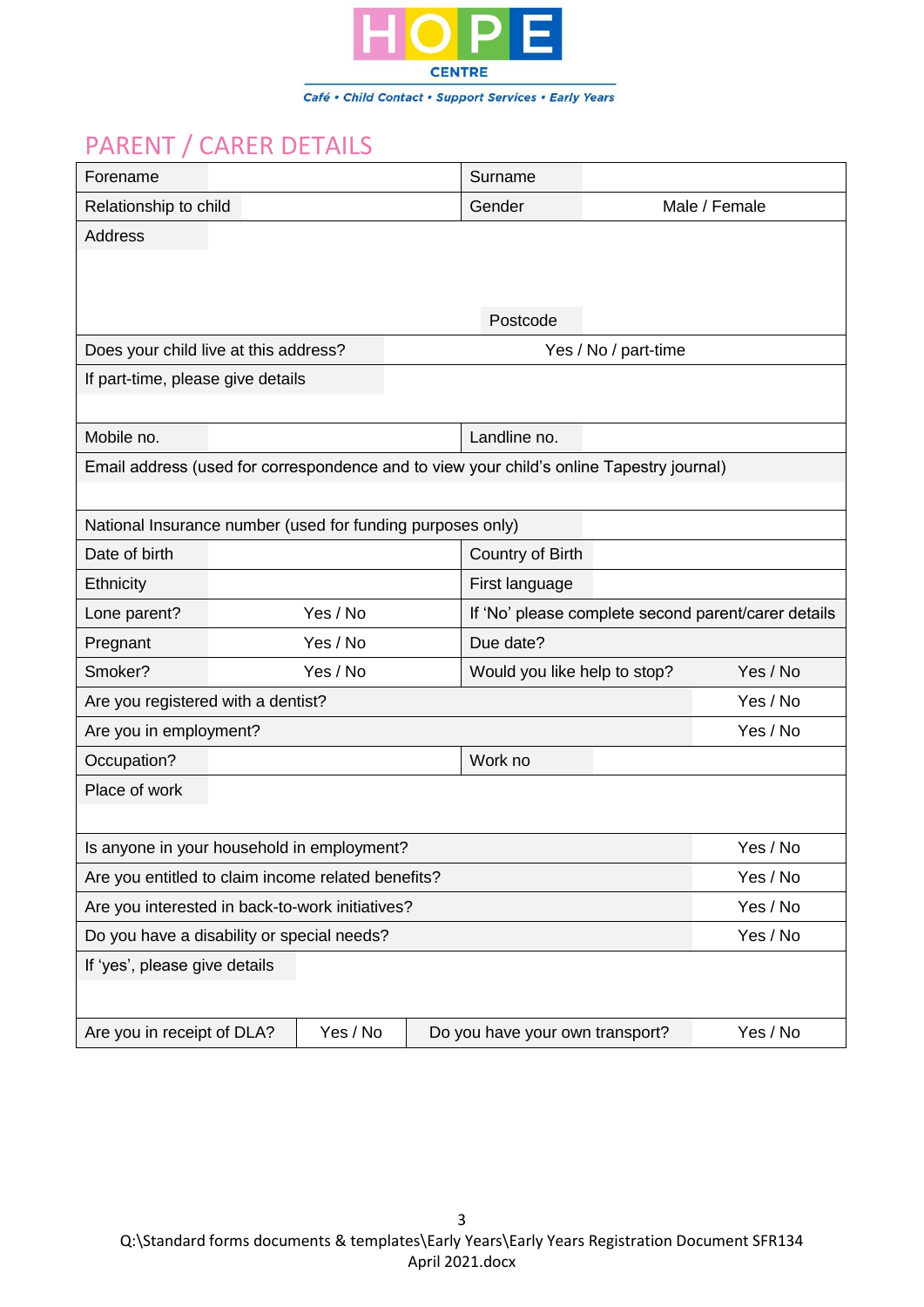

### SECOND PARENT / CARER DETAILS

| Forename                                                   |  |          |  | Surname                                                                                  |                      |                                                     |
|------------------------------------------------------------|--|----------|--|------------------------------------------------------------------------------------------|----------------------|-----------------------------------------------------|
| Relationship to child                                      |  |          |  | Gender                                                                                   |                      | Male / Female                                       |
| Address                                                    |  |          |  |                                                                                          |                      |                                                     |
|                                                            |  |          |  |                                                                                          |                      |                                                     |
|                                                            |  |          |  |                                                                                          |                      |                                                     |
|                                                            |  |          |  | Postcode                                                                                 |                      |                                                     |
| Does your child live at this address?                      |  |          |  |                                                                                          | Yes / No / part-time |                                                     |
| If part-time, please give details                          |  |          |  |                                                                                          |                      |                                                     |
|                                                            |  |          |  |                                                                                          |                      |                                                     |
| Mobile no.                                                 |  |          |  | Landline no.                                                                             |                      |                                                     |
|                                                            |  |          |  | Email address (used for correspondence and to view your child's online Tapestry journal) |                      |                                                     |
|                                                            |  |          |  |                                                                                          |                      |                                                     |
| National Insurance number (used for funding purposes only) |  |          |  |                                                                                          |                      |                                                     |
| Date of birth                                              |  |          |  | Country of Birth                                                                         |                      |                                                     |
| Ethnicity                                                  |  |          |  | First language                                                                           |                      |                                                     |
| Lone parent?                                               |  | Yes / No |  |                                                                                          |                      | If 'No' please complete second parent/carer details |
| Pregnant                                                   |  | Yes / No |  | Due date?                                                                                |                      |                                                     |
| Smoker?                                                    |  | Yes / No |  | Would you like help to stop?                                                             |                      | Yes / No                                            |
| Are you registered with a dentist?                         |  |          |  |                                                                                          |                      | Yes / No                                            |
| Are you in employment?                                     |  |          |  |                                                                                          |                      | Yes / No                                            |
| Occupation?                                                |  |          |  | Work no                                                                                  |                      |                                                     |
| Place of work                                              |  |          |  |                                                                                          |                      |                                                     |
|                                                            |  |          |  |                                                                                          |                      |                                                     |
| Is anyone in your household in employment?                 |  |          |  |                                                                                          |                      | Yes / No                                            |
| Are you entitled to claim income related benefits?         |  |          |  |                                                                                          | Yes / No             |                                                     |
| Are you interested in back-to-work initiatives?            |  |          |  |                                                                                          | Yes / No             |                                                     |
| Do you have a disability or special needs?                 |  |          |  |                                                                                          |                      | Yes / No                                            |
| If 'yes', please give details                              |  |          |  |                                                                                          |                      |                                                     |
|                                                            |  |          |  |                                                                                          |                      |                                                     |
| Are you in receipt of DLA?                                 |  | Yes / No |  | Do you have your own transport?                                                          |                      | Yes / No                                            |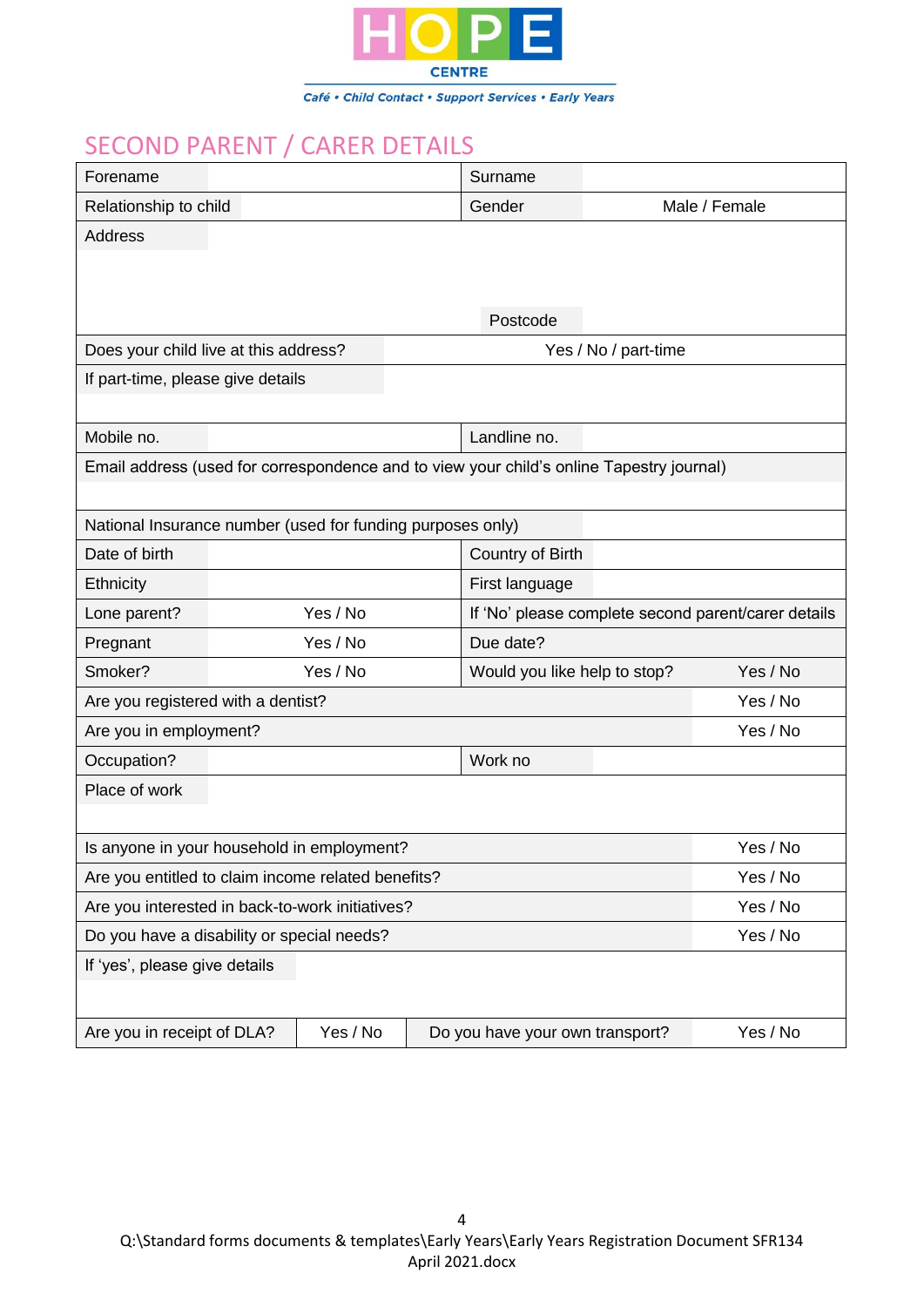

### EMERGENCY CONTACTS

Please give details of people who may be contacted if main carers are unreachable

| Forename              | Surname      |
|-----------------------|--------------|
| Relationship to child |              |
| Address               |              |
|                       |              |
|                       |              |
|                       | Postcode     |
| Mobile no.            | Landline no. |
| Work no.              |              |
|                       |              |
| Forename              | Surname      |
| Relationship to child |              |
| Address               |              |
|                       |              |
|                       |              |
|                       | Postcode     |
| Mobile no.            | Landline no. |
| Work no.              |              |

#### AUTHORISED PERSONS

Please give details of people, aged 18 and over, who may collect your child if parents / carers and emergency contacts are not available

| Forename              | Surname |  |  |  |  |
|-----------------------|---------|--|--|--|--|
| Relationship to child |         |  |  |  |  |
| Telephone no.         |         |  |  |  |  |

| Forename              | Surname |
|-----------------------|---------|
| Relationship to child |         |
| Telephone no.         |         |

Please create a password to ensure 'authorised persons' are granted access to HOPE Early Years. Please make a note of this for your records.

Password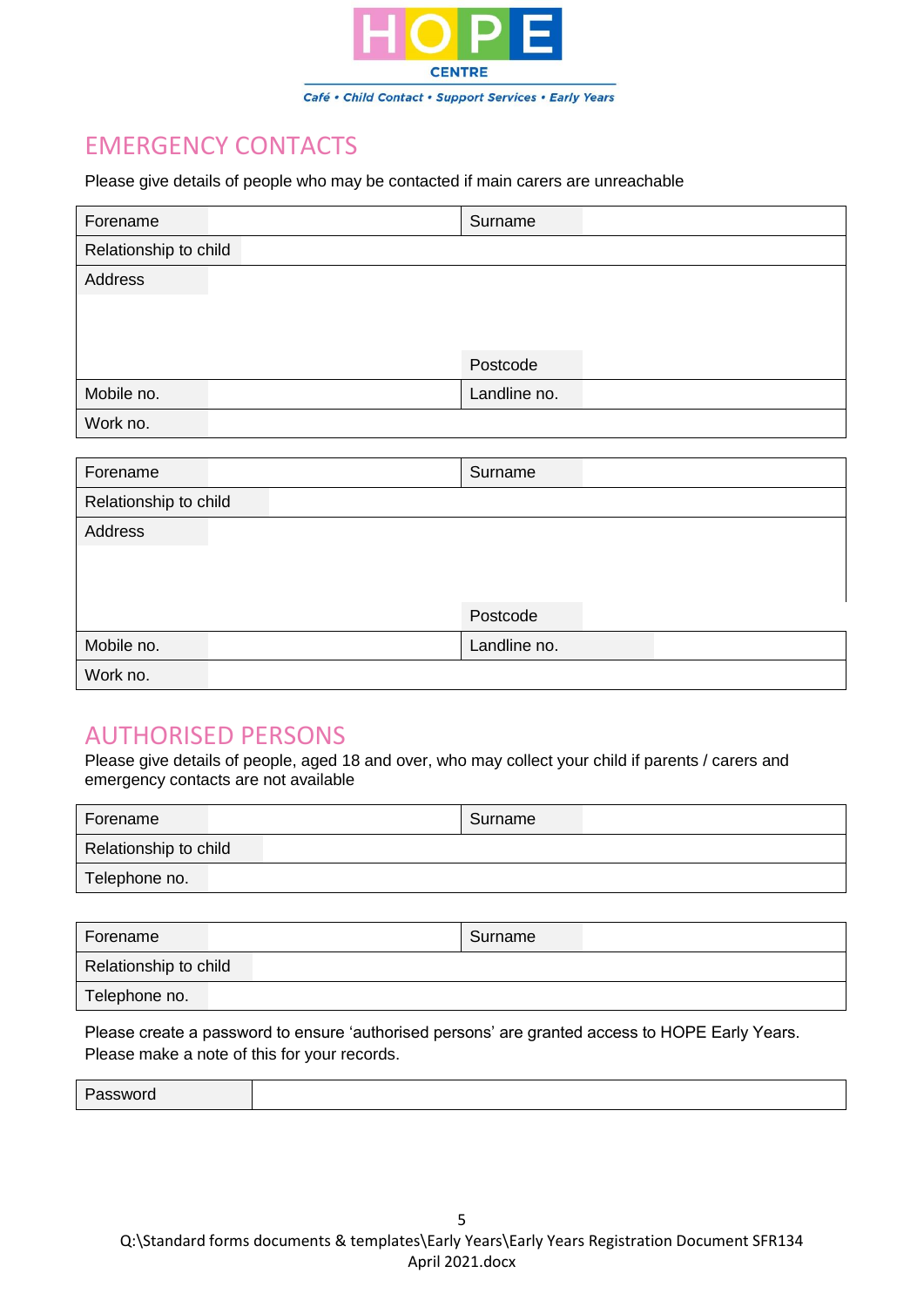

#### PARENTAL CONSENT

Hope Early Years requires written consent for the following:

#### **Cream, nappies and wipes**

| 1, ………………………………………………………………parent / carer of……………………………………………… |          |
|----------------------------------------------------------------|----------|
| give consent for HOPE Early Years to apply the following:      |          |
| Sun cream – supplied by me                                     | Yes / No |
| Nappy cream $-$ supplied by me                                 | Yes / No |

In the unlikely event that my child's supplies from home run out, I give consent to HOPE to use their supply of:

| Sun cream              |      | Yes / No |
|------------------------|------|----------|
| Nappy cream (Sudocrem) |      | Yes / No |
| <b>Nappies</b>         |      | Yes / No |
| <b>Wipes</b>           |      | Yes / No |
| Signed                 | Date |          |

#### **Photographs and Videos**

| give consent for HOPE Early Years to use the following imagery sources: |          |                            |          |  |  |  |
|-------------------------------------------------------------------------|----------|----------------------------|----------|--|--|--|
| Yes / No<br>Photos in house (HOPE)                                      |          | Filming in house (HOPE)    | Yes / No |  |  |  |
| Photos for press coverage                                               | Yes / No | Filming for press coverage | Yes / No |  |  |  |
| Photos for HOPE website                                                 | Yes / No | Filming for HOPE website   | Yes / No |  |  |  |
| Photos on HOPE Facebook                                                 | Yes / No | Filming on HOPE Facebook   | Yes / No |  |  |  |
| No photos                                                               | U        | No filming                 | U        |  |  |  |
| Signed                                                                  |          | Date                       |          |  |  |  |

#### **Observations**

| <u>I,………………………………………………………parent / carer of………………………………………………</u>                                                                                                               |      |  |  |  |  |  |
|---------------------------------------------------------------------------------------------------------------------------------------------------------------------------------|------|--|--|--|--|--|
| give consent for HOPE Early Years to make regular observations of my child in order to further their<br>learning and development, using the online 'Tapestry' Learning Journal. |      |  |  |  |  |  |
| Signed                                                                                                                                                                          | Date |  |  |  |  |  |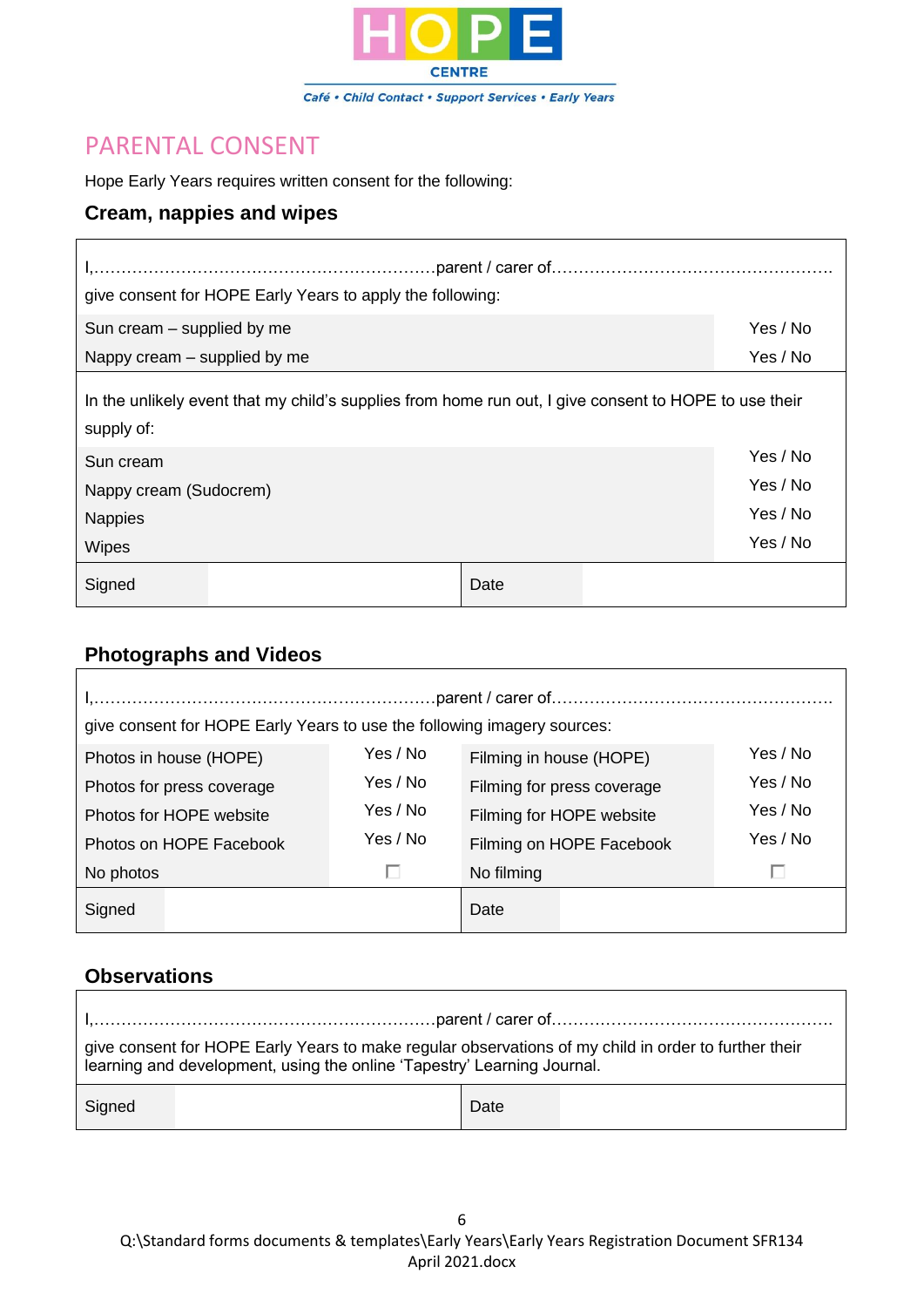

#### **SESSIONS**

Please indicate agreed sessions in the grid below.

Please also indicate agreed start date and whether you require sessions to be 'all year round' or 'term-time only'.

You will be invoiced according to the sessions you have chosen.

We will do our best to accommodate all requests.

|                     | <b>Monday</b> | <b>Tuesday</b> | Wednesday      | <b>Thursday</b> | <b>Friday</b> |
|---------------------|---------------|----------------|----------------|-----------------|---------------|
| 8am - 9am           | г             | ш              | L              | Г               | L.            |
| <b>Breakfast</b>    | г             | П              | П              | г               | г             |
| $9am - 1pm$         | Г             | г              | г              | Г               | г             |
| <b>Cooked lunch</b> | г             | П              | п              | г               | г             |
| $1pm - 4pm$         | П             | ш              | г              | г               | ш             |
| 4pm - 5.30pm        | П             | ш              | П              | Г               | г             |
| <b>Light tea</b>    | П             | г              | П              | Г               | г             |
|                     |               |                |                |                 |               |
| All year round      |               |                | Term-time only |                 |               |
| Agreed start date   |               |                |                |                 |               |

#### FINAL SIGNATURE

I,………………………………………………………parent / carer of…………………………………………….

confirm that all the information and details in this form are correct and that I will notify HOPE Early Years *immediately* of any changes.

I understand that the consent I have signed is valid for the time that my child remains at HOPE Early Years unless I amend the consent in writing.

I confirm that I have read and signed the HOPE Early Years Terms and Conditions and agree that any late collection of my child will result in a charge of £5 for the first 15 minutes and a further £5 for each additional 15 minutes or part thereof.

| $\sim$<br>180<br>. |  | Date |  |
|--------------------|--|------|--|
|--------------------|--|------|--|